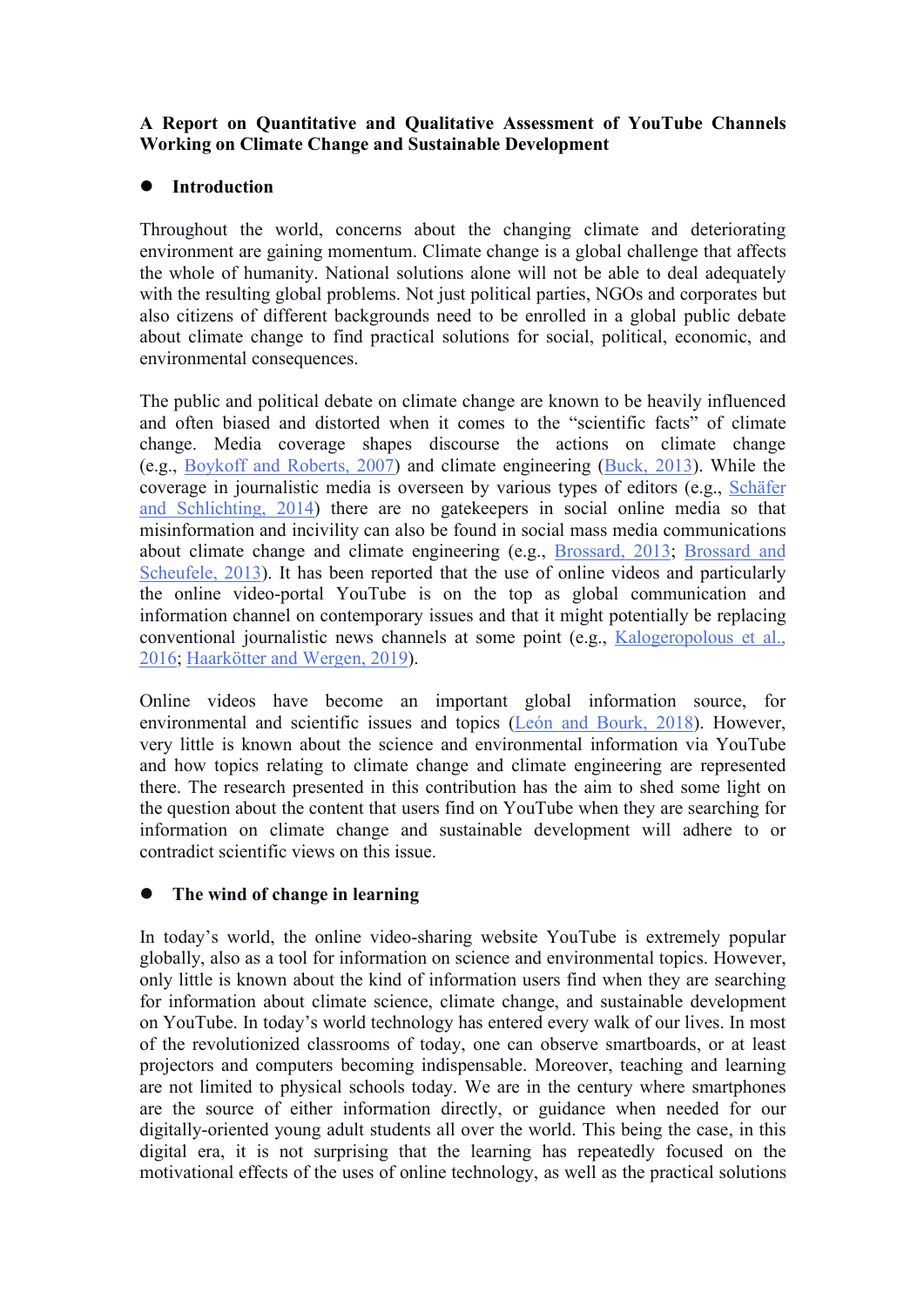or progress. Among these tools, videos play a major role in the learning process. The use of videos became popular in the beginnings of the 21st century as people started spending more time with audio-visuals than with printed material. To supply videos, YouTube was and is the most used website ever, since the spread of the internet in the 1990s. In this context, the use of videos in the learning process has long been the focus of many research projects. Advancements in information and communication technology have revolutionized the notion of learning in terms of strategies, context, and methods.

# **Why Educational YouTube Channels are a Good Idea?**

One popular study technique is known as the 50/10 study sessions, which means that people tend to study for 50 minutes and then take a 10-minute break. Another thing that's great about many YouTube channels is that they ensure that each lesson is fun, short, and informative. This makes it easier to stay focused and concentrated without getting distracted. Also, YouTube videos are engaging, and not distracting like study groups might be. While it may be fun to study with friends at home, it can be easy to drift off in conversation and talk about things that have nothing to do with studying. Most YouTube channels also have organized playlists. This means that each lesson is given in the correct order of how you should learn the subject. Finally, some learners simply find it much easier to study using visual or audio methods. YouTube videos provide both visual and audio assistance, which makes them easier and more exciting to learn from than textbooks.

So without further ado, let's take a look at some of the best YouTube learning channels out there working on climate change and sustainable development!

# **1. PBS's Hot Mess (United States):**

HOT MESS with 92.8k subscribers is dedicated to growing online communities that are interested in exchanging dialogue about environmental science, at its core, it is rooted in science education, and we are lucky to have such intelligent, passionate hosts bring their varied experiences and perspectives to the series. This is a show about how climate change impacts all of us, and about how we can create a better future for our planet and ourselves. With nearly 350 member stations, offers all Americans the opportunity to explore new ideas and new worlds through digital content. Every month, Hot Mess reaches nearly 28 million people online, inviting them to experience the worlds of science, history, nature, and public affairs; to hear diverse viewpoints.

# **2. Zentouro (United Kingdom):**

With 9.38k subscribers, this is one of the longest-running sustainability channels on YouTube. It has an exceptional ability to unpack complex sustainability concepts and present them in a way that is conversational with the viewer. This channel is over 10 years old focusing mostly on climate change and activism. This channel talks about climate change, the environment, and how what we do every day impacts the entire world in great detail.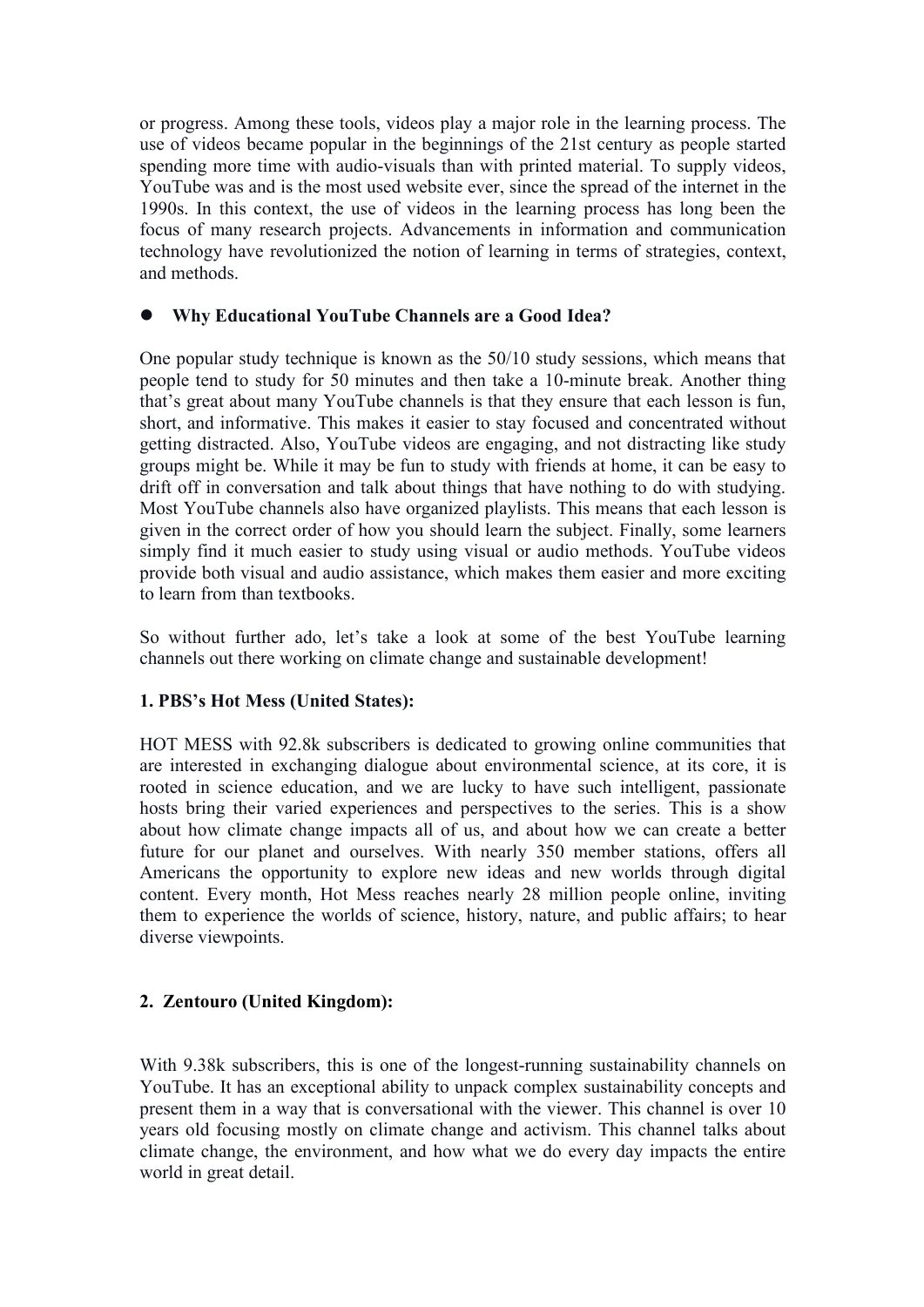### 3. **Climate Adam (United Kingdom)**:

CLIMATE ADAM with 7.15k subscribersis a channel by Dr. Adam Levy, who is a doctor in atmospheric physics now focussed on communicating complex scientific ideas with engaging multimedia stories. This channel focusses on communicating complex scientific ideas with engaging multimedia and produce scientific podcasts and videos for several platforms. This channel has an exceptional ability to unpack complex sustainability concepts and present them in a way that is conversational with the viewer.

### **4. Just Have a Think (United Kingdom):**

With 117k subscribers and 6.4 million views, Just think, seeks to understand the issues that face our civilization in the 21st Century and focusses on the potential solutions that will save lives and hopefully bring about a greater level of equality in the world. The channel is not a debating forum about whether Human-Induced Climate Change is a real phenomenon or not, but instead finding solutions to save the resources and motivate the world to do the same.

# **5. Our Changing Climate(United States):**

This channel has a very consistent and appealing aesthetic, which, coupled with its well-researched explanations, has garnered over 240k subscribers. Our Changing Climate is a weekly video essay series that establish humanity's relationship to the natural world. It also has its news playlist where they make videos on international environmental activists. It doesn't work solely on climate change, it also emphasizes topics like sustainable development and sustainability.

### **6. Shelbizle (United States):**

This channel is among the most popular channels with 240k subscribers. Shelbi and Christie are likely two sustainability YouTubers. This channel creates videos related to intentional living, wellness, low-waste life hacks, veganism, and eco-minimalism. This channel's mission is to create a community where the average person can make a difference by following the videos on sustainable living. Living a sustainable lifestyle can be a daunting task, but the videos can help the audience to break it down step by step by exploring the best tips & tricks of eco-minimalism.

### **7. Facing the Future (United States):**

In FacingFuture.TV, Stuart Scott, and his team give voice to the scientists & social scientists, historians & futurists, economists & philosophers, journalists  $\&$  activists, thought leaders from many disciplines, and even 'undisciplined' people with significant points of view. They are a piece of news and discussion forum to understand the current scenario and what are the activities that could help the world to bring the change.

### **8. Climate State (United States):**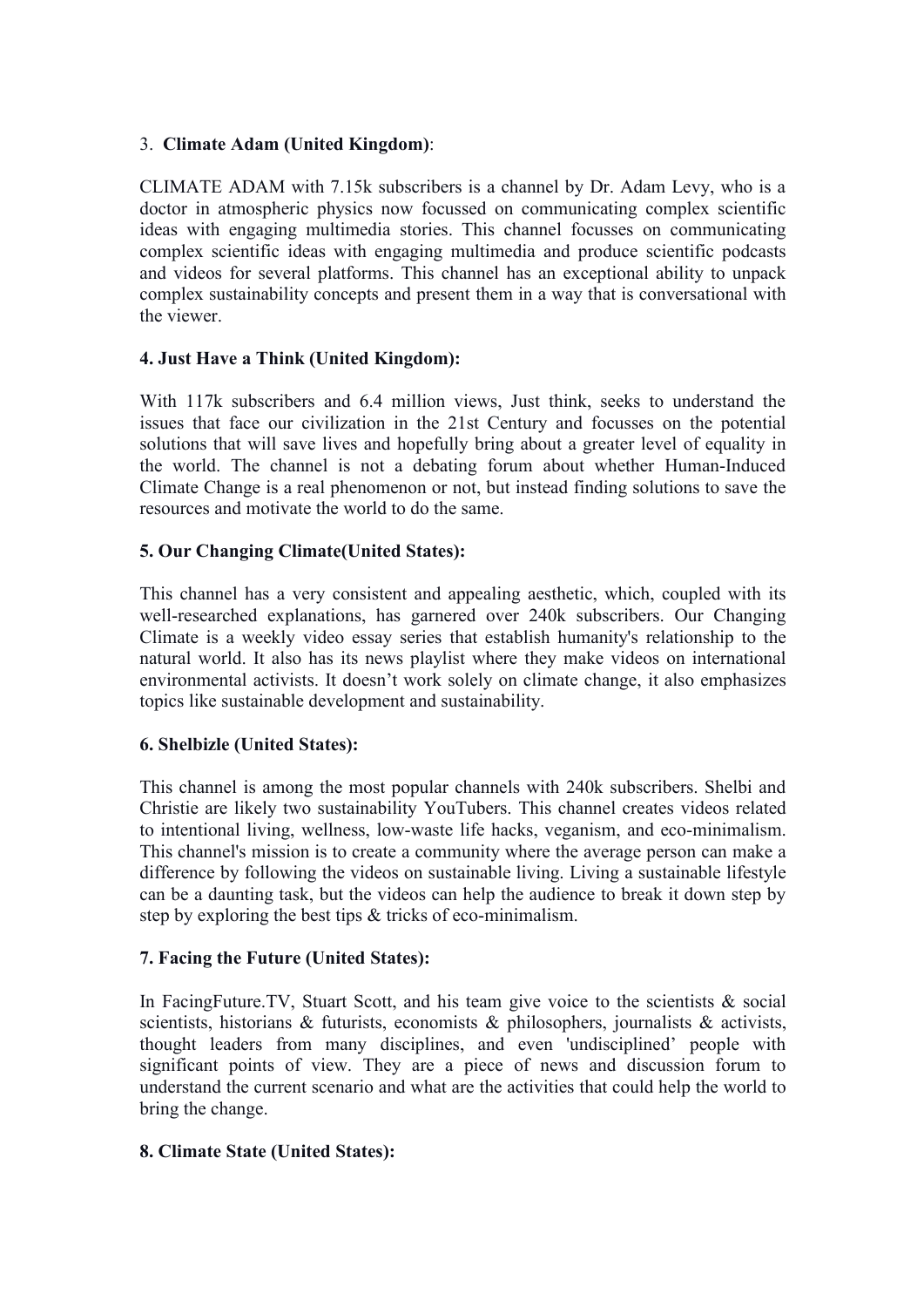This channel teaches how to act on climate change. And they simply suggest that by stop emitting large amounts of heat-trapping gases. The best and easy solutions are to stop driving fossil fuel-driven vehicles, eating less meat, only using recyclable containers and packaging, getting electricity from renewable sources, buying local, taking the train instead of traveling by plane, and voting people into office who act on climate.

### **Rankingof YouTube channels based on their performance on YouTube**

The above-listed channels are being analyzed and as well as ranked here on **Quantitive and Qualitative basis,** that is (I) **Quantitative** - Based on their performance on YouTube - engagement rate day (%), engagement rate post (%), engagement rate view (%), love rate (%), and talk rate (%). (II) **Qualitative** - content, language, structure, coherence, delivery skills, sound, and visual effects, etc.,

# **A. Quantitative Analysis:**

**Daily Engagement Rate**  $(\%)$ **:** It helps to know if your followers engage with the contents you put out daily. It could help you decide whether to reduce daily posts or increase it. To calculate using this formula, divide the total engagement in a day by the number of followers and multiply by 100.

**Engagement Rate Post (%):** This is calculated through a special YouTube Engagement Rate formula for the given day. The total number of Likes, Dislikes, and Comments to all the videos in the channel are added up and divided by the total number of the channel subscribers (in the selected time range).

**Engagement Rate View (%):** This formula requires you to divide the total engagements on the video post by the full video views then divide by 100.

Love Rate is the ratio of likes count to audience size (total of all likes/count of followers  $*100 \%$ ).

**Talk Rate** is the ratio of comments count to audience size (total of all comments/count followers \* 100 %).

The average engagement rate (daily, view, and post), love rate, and talk rate is calculated to rank the channels. Which channel has a higher rating would have a low rank. Below is the table of the ranking of these channels based on the above parameters: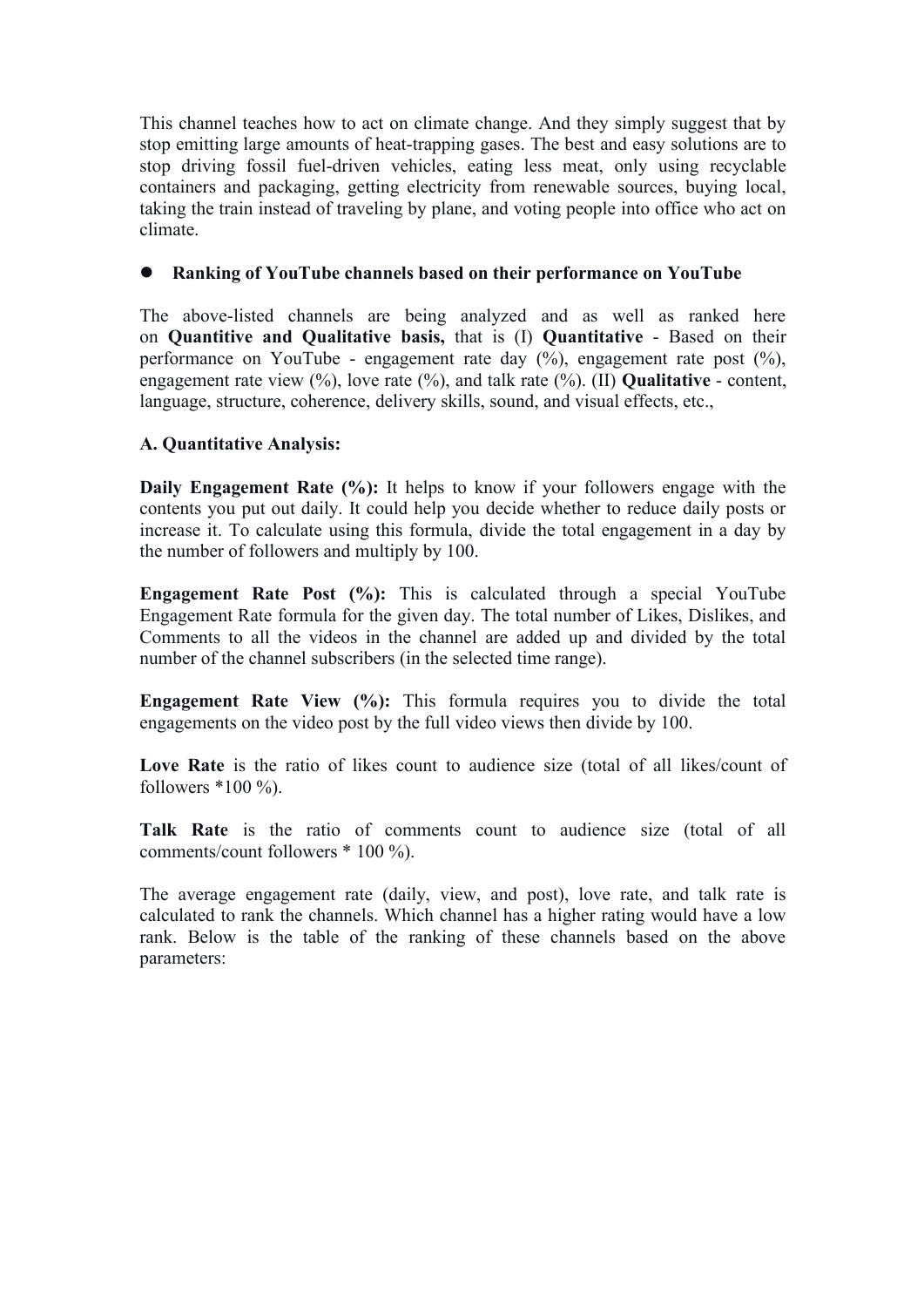**Table: Ranking of YouTube Channels based on their performance in different parameters.**

| <b>Parameters</b>                  | <b>Total</b><br><b>Likes</b> | <b>Total</b><br><b>Comments</b> | <b>Total</b><br><b>Views</b> | <b>Followers</b> | Average<br><b>Likes</b> | Average<br><b>Comments</b> | Average<br><b>Views</b> | Average<br><b>Dislikes</b> | Engagement<br>Rate, Day % | Engagement<br>Rate, Post % | Engagement<br>Rate, View % | <b>Love Rate</b><br>(%) | Talk<br>Rate $(\% )$ | Average<br>$(ER+LR)$<br>$+TR$ | Oevrall<br>Rank         |
|------------------------------------|------------------------------|---------------------------------|------------------------------|------------------|-------------------------|----------------------------|-------------------------|----------------------------|---------------------------|----------------------------|----------------------------|-------------------------|----------------------|-------------------------------|-------------------------|
| <b>Channels</b>                    |                              |                                 |                              |                  |                         |                            |                         |                            |                           |                            |                            |                         |                      |                               |                         |
| <b>Hot Mess</b>                    | 133,241                      | 17743                           | 2,820,113                    | 92900            | 3 0 9 9                 | 413                        | 65584                   | 141                        | 0.201%                    | 3.931%                     | 7.714%                     | 3.335%                  | 0.444%               | 3.12%                         |                         |
| <b>Climate</b><br>Adam             | 9,907                        | 3402                            | 339,385                      | 7150             | 130                     | 49                         | 4466                    | 12                         | 0.0091%                   | 2.622%                     | 6.969%                     | 1.823%                  | 0.626%               | 2.40%                         | $\overline{\mathbf{4}}$ |
| Grist                              | 71,801                       | 15464                           | 8.630,553                    | 27700            | 182                     | 39                         | 21850                   | 15                         | 0.076%                    | 0.852%                     | 0.968%                     | 0.656%                  | 0.141%               | $0.53\%$                      | 9                       |
| Our<br>Changing<br><b>Climate</b>  | 3,738                        | 453                             | 47,540                       | 240000           | 1869                    | 227                        | 23770                   | 37                         | 0.127%                    | 0.889%                     | 9.592%                     | 0.779%                  | 0.094%               | 2.29%                         | 5                       |
| Shelbizleee                        | 15,965                       | 2481                            | 261,587                      | 241000           | 2661                    | 414                        | 43598                   | 25                         | 0.351%                    | 1.286%                     | 7.938%                     | 1.104%                  | 0.172%               | 2.17%                         | 6                       |
| Zentouro                           | 11894                        | 2611                            | 227,258                      | 9380             | 195                     | 43                         | 3,726                   | 12                         | 0.048%                    | 2.66%                      | 8.42%                      | 2.07%                   | 0.45%                | 2.72%                         | $\mathbf{3}$            |
| Facing<br><b>Future</b>            | 56,547                       | 7148                            | 2,321,564                    | 5889             | 345                     | 44                         | 14,156                  | 36                         | 0.217%                    | 2.720%                     | 4.249%                     | 2.210%                  | 0.279%               | 1.93%                         | $\overline{7}$          |
| <b>Climate</b><br><b>State</b>     | 19,510                       | 7432                            | 1,185,474                    | 28600            | 321                     | 122                        | 19,434                  | 34                         | 0.073%                    | 1.662%                     | 4.939%                     | 1.118%                  | 0.426%               | 1.64%                         | 8                       |
| <b>Just Have</b><br><b>A</b> Think | 312,015                      | 88,397                          | 6,427,529                    | 118000           | 2.667                   | 756                        | 54,936                  | 138                        | 0.414%                    | 3.017%                     | 8.887%                     | 2.260%                  | 0.640%               | 3.04%                         | $\overline{2}$          |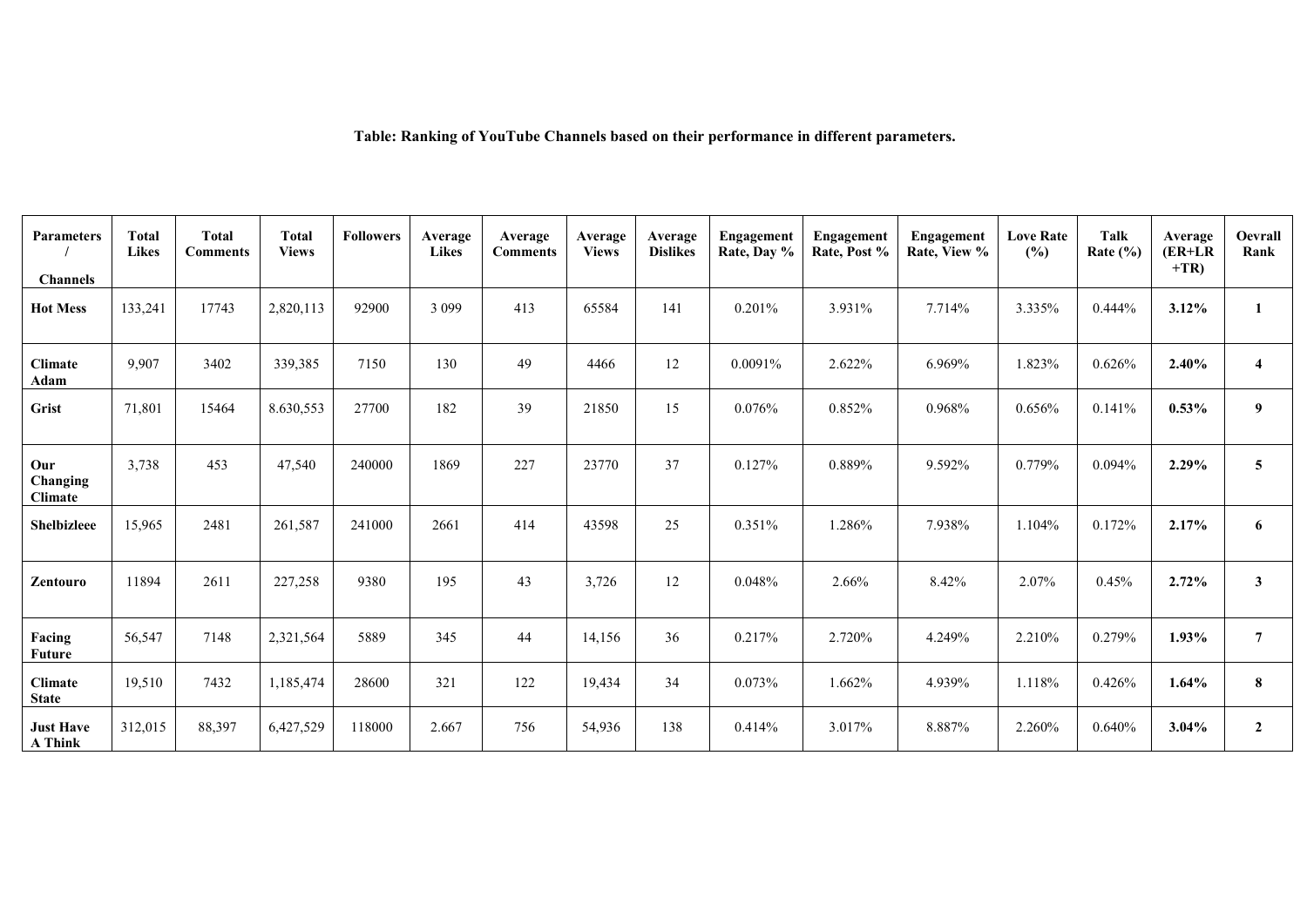# **B. Qualitative Analysis:**

The qualitative analysis for above listed YouTube channels is undertaken by analysis their videos based on following parameters: Objective of the channel, forms of appeal (ethos, pthos & logos), content, language (technical/specialized/professional), audience engagement, delivery skills and techniques, and visual effects (Transition, graphics, animation). First, let's talk about these parameters in brief to understand the construct of the same.

# **1. Objective:**

It is very crucial to understand the objective of the channel.It is critical to analyzing the channel's work, and should certainly influence how you study it.

- What is the channel's goal? Is it to educate, to motivate, to persuade, or to entertain?

- What is the primary message being delivered?

- Was the objective achieved through the channel or videos?

# **2. Content:**

The content of the vieos should be selected and organized to achieve the primary objective of the organization. Focus is important — extraneous information can weaken an otherwise effective argument.

- Was the video focused? i.e. Did all arguments, stories, anecdotes relate back to the primary objective?

- Were examples or statistics provided to support the arguments?

- Were metaphors and symbolism use to improve understanding?

- Was the topics organganized logically?

- Was it easy to follow or understand?

- Did the narrator or host transition smoothly from one part of the presentation to the next?

# **3. Forms ofAppeal:**

**- Ethos:** is an appeal to the authority or credibility of the presenter. It is how well the presenter convinces the audience that the presenter is qualified to speak on the subject.

**- Pathos:** is an appeal to the audience's emotions. The terms sympathy, pathetic, and empathy are derived from it. It can be in the form of metaphor, simile, a passionate delivery, or even a simple claim that a matter is unjust. Pathos is most effective when the author or speaker demonstrates agreement with an underlying value of the listener.

In addition, the speaker may use pathos and fear to sway the audience. Pathos may also include appeals to audience imagination and hopes; done when the speaker paints a scenario of positive future results of following the course of action proposed.

**- Logos:** is logical appeal or the simulation of it, and the term logic is derived from it. It is normally used to describe facts and figures that support the speaker's claims or thesis. Having a logos appeal also enhances ethos because information makes the speaker look knowledgeable and prepared to his or her audience.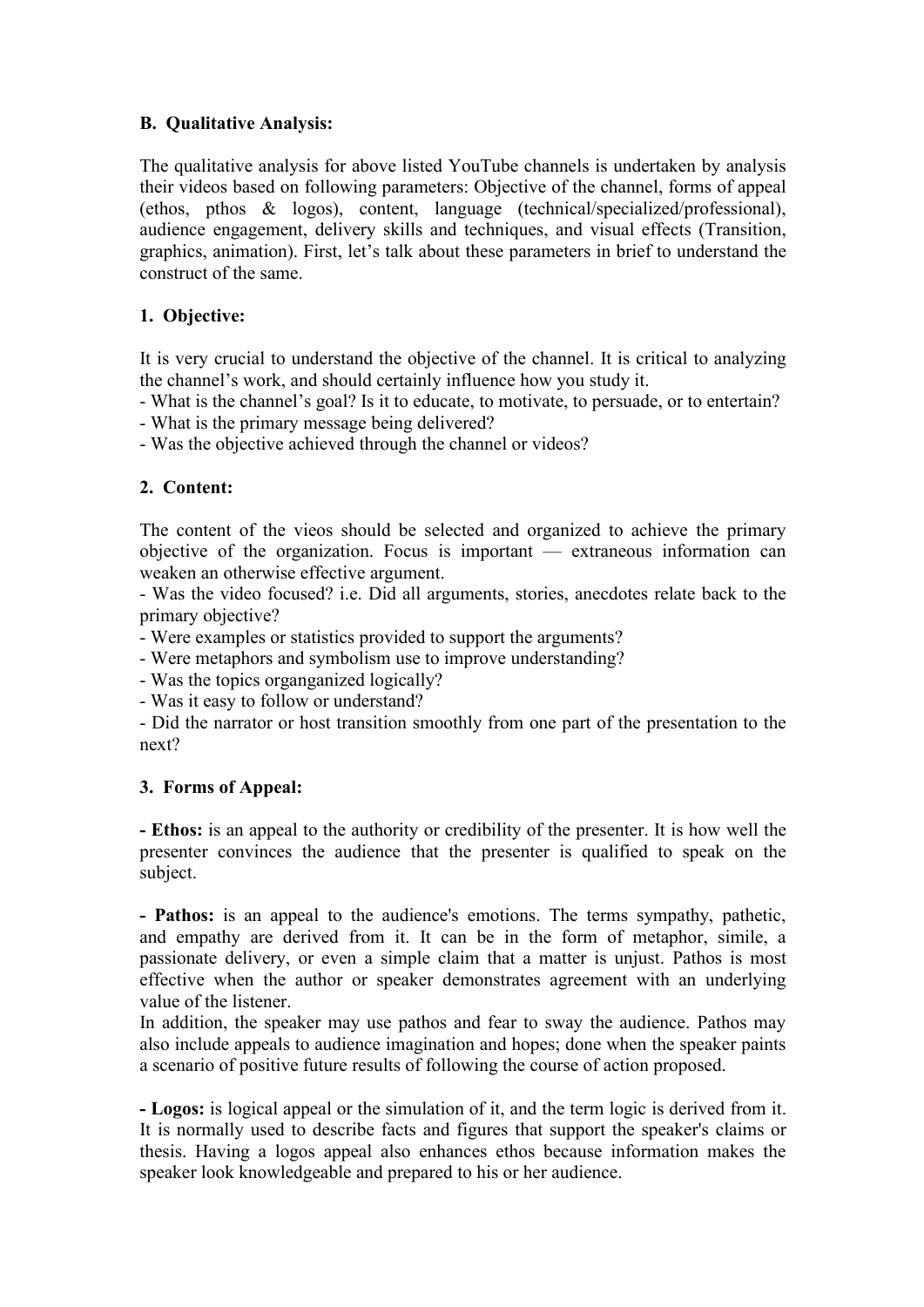However, the data can be confusing and thus confuse the audience. Logos can also be misleading or inaccurate, however meaningful it may seem to the subject at hand.

- Was there an appeal of credibility or authority of the speaker?
- Was there an emotional appeal to the audience?
- Was there a logical appeal to the content?

### **4. Language**

- Was the language appropriate for the audience?
- Did the speaker articulate clearly?
- Were sentences short and easy to understand?
- Was technical jargon or unnecessarily complex language used?
- **-** Was the speaker technical/specialized/professional?

# **5. Delivery Skills and Techniques:**

Delivery skills are like a gigantic toolbox — the best speakers know precisely when to use every tool and for what purpose.

### **Enthusiasm and Connection to the Audience**

- Was the speaker enthusiastic? How can you tell?
- Was the video interactive and effective?
- Was the message you– and we-focused, or was it I- and me-focused?

# **Humor**

- Was humor used?
- Was it safe and appropriate given the audience?
- Were appropriate pauses used before and after the punch lines, phrases, or words?
- Was it relevant to the speech?

# **Vocal Variety**

- Was the speaker easy to hear?
- Were voice modulations used appropriately?
- Was the speaking pace varied? Was it slow enough overall to be understandable?
- Were pauses used to aid understanding, heighten excitement, or provide drama?

# **6. Visual Effect**

- Were the video designed effectively?
- Did the graphics and animation complement speech arguments?
- Was the use of visual effects timed well with the speaker's words?
- Did they add energy to the video or remove it?
- Were they simple and easy to understand?
- Were they easy to see? e.g. large enough?
- Would an additional visual effect help to convey the message?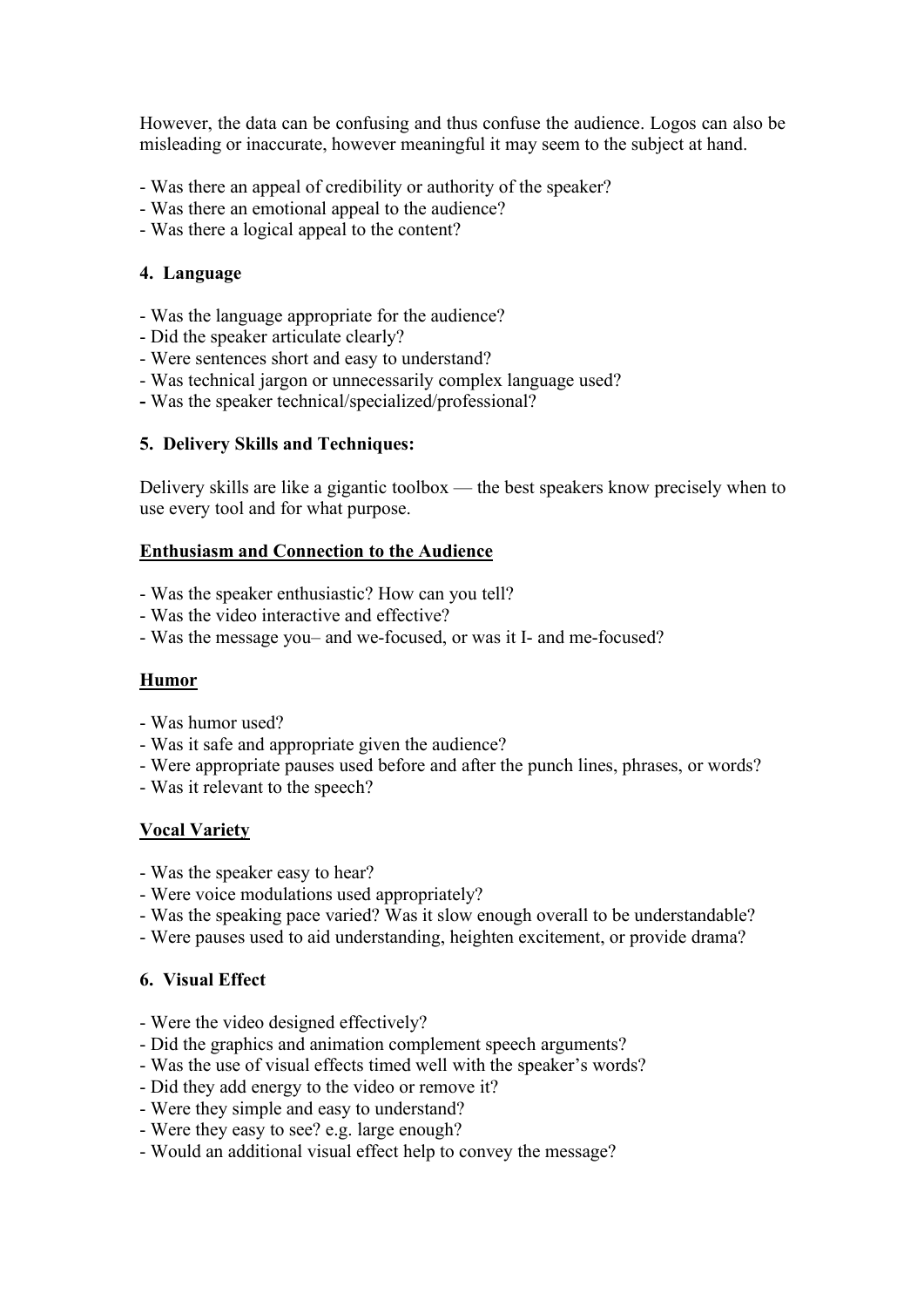**Table:** Qualitative analysis of YouTube channels based on the objective, content, language, delivery skills and techniques, and visual effects.

| <b>Channels/Parameters</b>                                                                   | <b>Hot Mess</b>                                                                                                              | <b>Climate Adam</b>                                                                                        | Grist                                                                                                                                               | Our<br>Changing<br><b>Climate</b>                                                          | <b>Shelbizlee</b>                                                                                                    | Zentouro                                                                                                                              | <b>Facing Future</b>                                                                                                                              | <b>Climate State</b>                                                                                                                                                       | <b>Just Have a</b><br><b>Think</b>                                                                                                                  |
|----------------------------------------------------------------------------------------------|------------------------------------------------------------------------------------------------------------------------------|------------------------------------------------------------------------------------------------------------|-----------------------------------------------------------------------------------------------------------------------------------------------------|--------------------------------------------------------------------------------------------|----------------------------------------------------------------------------------------------------------------------|---------------------------------------------------------------------------------------------------------------------------------------|---------------------------------------------------------------------------------------------------------------------------------------------------|----------------------------------------------------------------------------------------------------------------------------------------------------------------------------|-----------------------------------------------------------------------------------------------------------------------------------------------------|
| 1. Objectives of the channel                                                                 |                                                                                                                              |                                                                                                            |                                                                                                                                                     |                                                                                            |                                                                                                                      |                                                                                                                                       |                                                                                                                                                   |                                                                                                                                                                            |                                                                                                                                                     |
| What is the channel's goal? Is it<br>to educate, to motivate, to inform,<br>or to entertain? | To<br>educate<br>people<br>about<br>climate<br>change<br>motivate<br>and<br>them to create a<br>better future.               | To<br>educate<br>people<br>about<br>climate change<br>current<br>scenario.                                 | To educate and<br>motivate people<br>action<br>to<br>on<br>like<br>issues<br>change<br>climate<br>drawing<br>by<br>connections<br>to<br>daily life. | To<br>educate<br>people about<br>of<br>impact<br>human<br>activities<br>on<br>environment. | To<br>motivate<br>people to make<br>a difference by<br>following the<br>videos<br>on<br>sustainable<br>living.       | To educate<br>about climate<br>change and its<br>impact on<br>humans.                                                                 | To<br>inform<br>about<br>people<br>the<br>current<br>climate change<br>scenario<br>and<br>global<br>warming.                                      | To<br>inform<br>about<br>people<br>how<br>people<br>should<br>act on<br>climate change.                                                                                    | To inform and<br>motivate people<br>about<br>the<br>possible<br>solutions<br>to<br>save them from<br>the threat.                                    |
| - What is the primary message<br>being delivered?                                            | of<br>Impact<br>climate<br>change<br>on humans and<br>we<br>can<br>how<br>for<br>work<br>the<br>betterment of the<br>people. | aims<br>It<br>at<br>communicating<br>complex<br>scientific ideas<br>with engaging<br>multimedia<br>videos. | aims<br>It<br>at  <br>reporting<br>environmental<br>with<br>news<br>clarity, candor,<br>and humor.                                                  | It investigates<br>humanity's<br>relationship to<br>the<br>natural<br>world.               | Exploring<br>the<br>$\&$<br>best<br>tips<br>tricks<br>of<br>eco-minimalis<br>live<br>m<br>to<br>sustainable<br>life. | To talk about<br>climate<br>the<br>change,<br>environment,<br>and how what<br>we<br>do<br>everyday<br>the<br>impacts<br>entire world. | To give voice<br>to<br>leaders<br>from<br>many<br>disciplines, and<br>even<br>'undisciplined'<br>people<br>with<br>significant<br>points of view. | To teach how<br>to<br>act<br>on<br>climate change.<br>and<br>they<br>simply suggest<br>that by<br>stop<br>emitting<br>large<br>amounts<br>of<br>heat<br>trapping<br>gases. | To understand<br>the issues that<br>face<br>byr<br>civilisation<br>in<br>21st<br>the<br>Century<br>and<br>focusses on the<br>potential<br>solutions |
| the objective achieved<br>Was<br>through the channel or videos?                              | To an extent                                                                                                                 | Agree                                                                                                      | To an extent                                                                                                                                        | To an extent                                                                               | <b>Strongly Agree</b>                                                                                                | Agree                                                                                                                                 | Somewhat                                                                                                                                          | Disagree                                                                                                                                                                   | Agree                                                                                                                                               |
| 2. Content:                                                                                  |                                                                                                                              |                                                                                                            |                                                                                                                                                     |                                                                                            |                                                                                                                      |                                                                                                                                       |                                                                                                                                                   |                                                                                                                                                                            |                                                                                                                                                     |
| Were<br>examples<br>or statistics<br>provided<br>to<br>the<br>support<br>arguments?          | <b>Strongly Agree</b>                                                                                                        | <b>Strongly Agree</b>                                                                                      | <b>Strongly Agree</b>                                                                                                                               | Agree                                                                                      | <b>Strongly Agree</b>                                                                                                | Strongly<br>Agree                                                                                                                     | Agree                                                                                                                                             | Agree                                                                                                                                                                      | <b>Strongly Agree</b>                                                                                                                               |
| Were<br>metaphors<br>and<br>symbolism<br>use<br>improve<br>to<br>understanding?              | Disagree                                                                                                                     | <b>Strongly Agree</b>                                                                                      | Strongly<br>Disagree                                                                                                                                | Strongly<br>Agree                                                                          | Agree                                                                                                                | Strongly<br>Agree                                                                                                                     | Strongly<br>Disagree                                                                                                                              | Strongly<br>Disagree                                                                                                                                                       | Strongly<br>Disagree                                                                                                                                |
| Was the topics<br>organganized<br>logically?                                                 | <b>Strongly Agree</b>                                                                                                        | <b>Strongly Agree</b>                                                                                      | Agree                                                                                                                                               | Agree                                                                                      | Strongly<br>Agree                                                                                                    | Strongly<br>Agree                                                                                                                     | Diagree                                                                                                                                           | Agree                                                                                                                                                                      | Agree                                                                                                                                               |
| follow or<br>Was it easy<br>to<br>understand?                                                | <b>Strongly Agree</b>                                                                                                        | <b>Strongly Agree</b>                                                                                      | <b>Strongly Agree</b>                                                                                                                               | Agree                                                                                      | <b>Strongly Agree</b>                                                                                                | Strongly<br>Agree                                                                                                                     | Agree                                                                                                                                             | Agree                                                                                                                                                                      | <b>Strongly Agree</b>                                                                                                                               |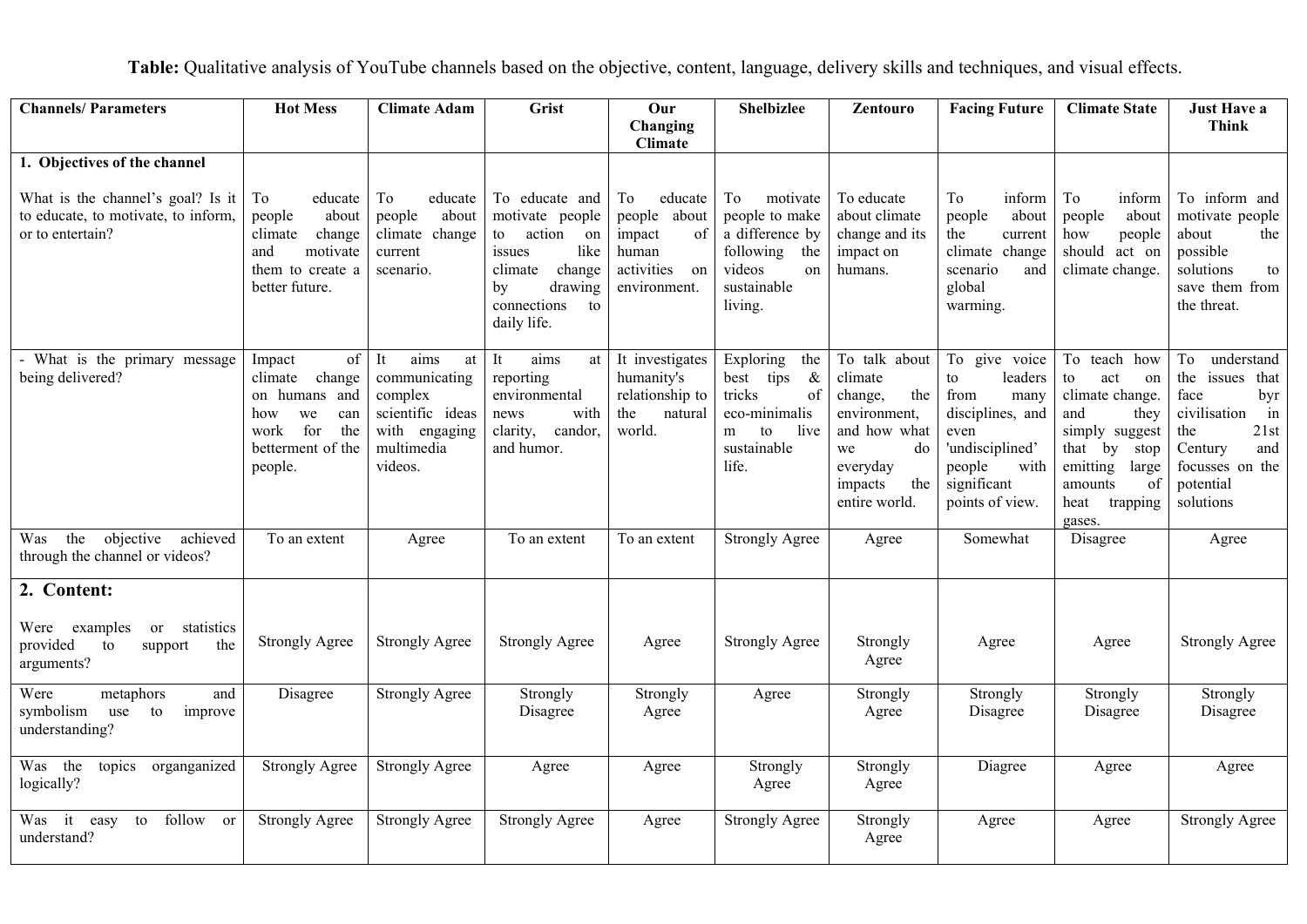| Did<br>the<br>narrator<br>host<br>or<br>transition smoothly from one part<br>of the presentation to the next | <b>Strong Agree</b>    | <b>Strongly Agree</b>        | Somewhat              | Agree                | <b>Strong Agree</b>     | Strongly<br>Agree            | Somewhat              | Somewhat                         | Somewhat              |
|--------------------------------------------------------------------------------------------------------------|------------------------|------------------------------|-----------------------|----------------------|-------------------------|------------------------------|-----------------------|----------------------------------|-----------------------|
| 3. Forms of Appeal:                                                                                          |                        |                              |                       |                      |                         |                              |                       |                                  |                       |
| Was there an appeal of credibility<br>or authority of the speaker?                                           | <b>Strong Agree</b>    | <b>Strongly Agree</b>        | <b>Strongly Agree</b> | Agree                | <b>Strong Agree</b>     | Strongly<br>Agree            | Agree                 | Agree                            | <b>Strongly Agree</b> |
| Was there an emotional appeal to<br>the audience?                                                            | Agree                  | <b>Strongly Agree</b>        | Disagree              | Disagree             | Agree                   | Strongly<br>Agree            | <b>Strongly Agree</b> | <b>Strongly Agree</b>            | Disagree              |
| Was there a logical appeal to the<br>content?                                                                | <b>Strong Agree</b>    | <b>Strongly Agree</b>        | <b>Strongly Agree</b> | Agree                | <b>Strong Agree</b>     | Strongly<br>Agree            | Agree                 | Agree                            | Strongly<br>Agree     |
| 4. Language                                                                                                  |                        |                              |                       |                      |                         |                              |                       |                                  |                       |
| Was the language appropriate for<br>the audience?                                                            | <b>Strong Agree</b>    | <b>Strong Agree</b>          | <b>Strongly Agree</b> | Strongly<br>Agree    | <b>Strong Agree</b>     | <b>Strong Agree</b>          | <b>Strongly Agree</b> | <b>Strongly Agree</b>            | <b>Strongly Agree</b> |
| the<br>articulated<br>Did<br>speaker<br>clearly?                                                             | <b>Strong Agree</b>    | <b>Strong Agree</b>          | Agree                 | Agree                | <b>Strong Agree</b>     | <b>Strong Agree</b>          | Agree                 | Agree                            | Agree                 |
| Were sentences short and easy to<br>understand?                                                              | <b>Strong Agree</b>    | <b>Strong Agree</b>          | <b>Strong Agree</b>   | <b>Strong Agree</b>  | <b>Strong Agree</b>     | <b>Strong Agree</b>          | <b>Strong Agree</b>   | <b>Strong Agree</b>              | <b>Strong Agree</b>   |
| technical<br>Was<br>jargon<br>or<br>unnecessarily complex language<br>used?                                  | Strong disgree         | Strong disgree               | Strong disgree        | Strong<br>disgree    | Strong disgree          | Strong disgree               | Strong disgree        | Strong disgree                   | Strong disgree        |
| Was the speaker<br>technical/specialised/professional?                                                       | Professional           | Technical or<br>experimental | Technical             | Professional         | Technical               | Technical or<br>experimental | Professional          | Technical<br>and<br>Experimental | Technical             |
| 5. Delivery Skills and<br><b>Techniques:</b>                                                                 |                        |                              |                       |                      |                         |                              |                       |                                  |                       |
| <b>Enthusiasm and Connection to</b><br>the Audience:                                                         |                        |                              |                       |                      |                         |                              |                       |                                  |                       |
| - Was the speaker enthusiastic?                                                                              | <b>Strong Agree</b>    | <b>Strong Agree</b>          | Agree                 | Strongly<br>Disgree  | Strong Agree            | Strong Agree                 | Agree                 | Agree                            | Agree                 |
| - Was the video interactive and<br>effective?                                                                | <b>Strong Agree</b>    | <b>Strong Agree</b>          | Agree                 | Disagree             | <b>Strong Agree</b>     | <b>Strong Agree</b>          | Agree                 | Agree                            | Agree                 |
| Was<br>the<br>message<br>you-<br>we-focused.<br>or<br>was<br>and                                             | you-<br>and we-focused | you-<br>and we-focused       | you-<br>and we-focuse | you-<br>and we-focus | $you-$<br>and we-focuse | you-<br>and we-focuse        | you-<br>and we-focuse | you-<br>and we-focuse            | you-<br>and we-focuse |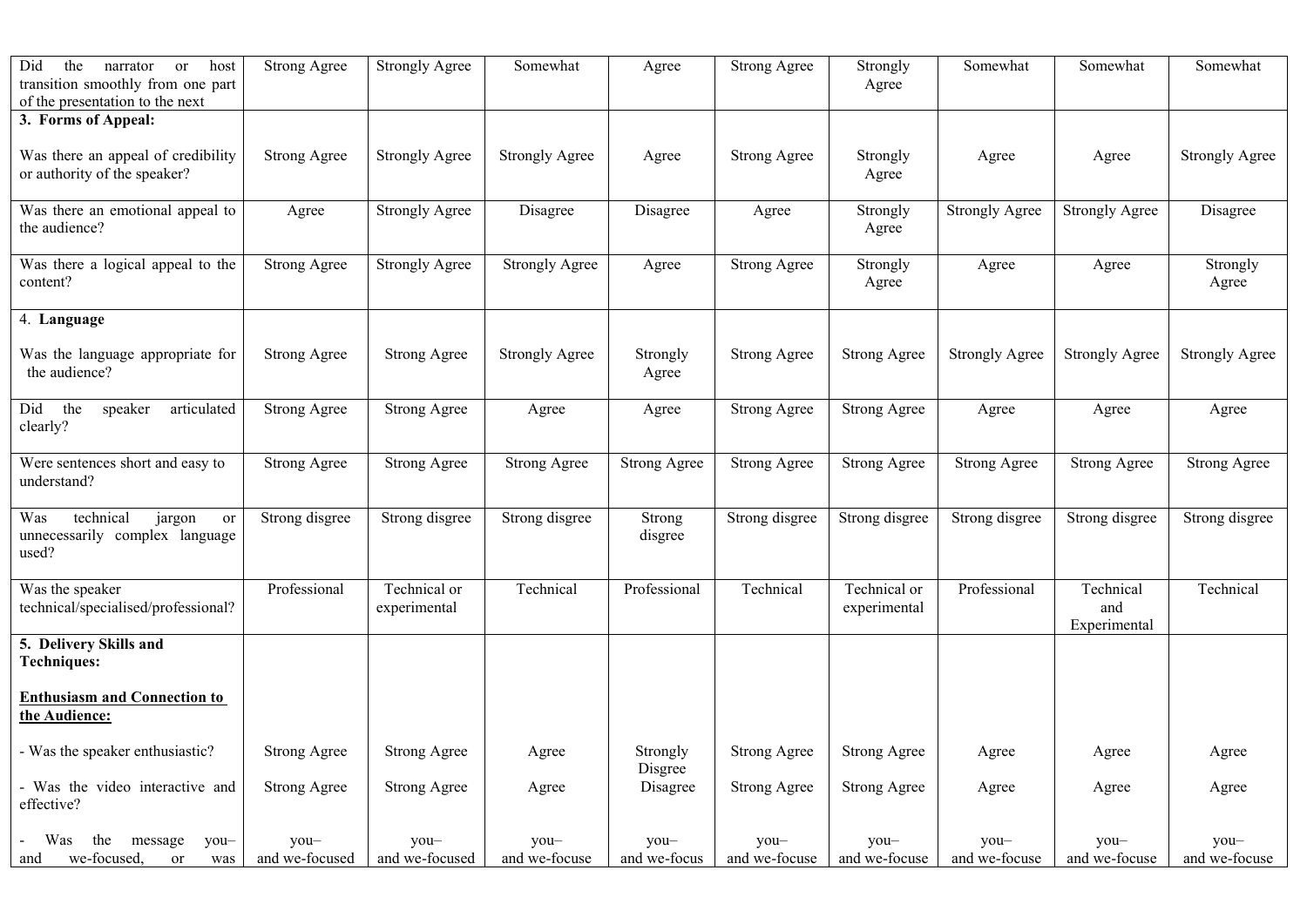| it I- and me-focused?                                                                  |                         |                       |                       | e                 | d                     | d                   |                       |                       |                       |
|----------------------------------------------------------------------------------------|-------------------------|-----------------------|-----------------------|-------------------|-----------------------|---------------------|-----------------------|-----------------------|-----------------------|
|                                                                                        |                         |                       |                       |                   |                       |                     |                       |                       |                       |
| <b>Humor</b>                                                                           |                         |                       |                       |                   |                       |                     |                       |                       |                       |
| -Was humor used?                                                                       | <b>Strongly Agree</b>   | <b>Strongly Agree</b> | Disagree              | Strongly          | <b>Strongly Agree</b> | Strongly            | Disagree              | Disagree              | Disagree              |
| -Was it safe and appropriate given                                                     | <b>Strongly Agree</b>   | <b>Strongly Agree</b> | Agree                 | Disagree<br>Agree | <b>Strongly Agree</b> | Agree               | Agree                 | Agree                 | Agree                 |
| the audience?                                                                          |                         |                       |                       |                   |                       | Strongly<br>Agree   |                       |                       |                       |
| -Were appropriate pauses used<br>before and after the punch lines,                     | <b>Strongly Agree</b>   | <b>Strongly Agree</b> | Agree                 | Agree             | <b>Strongly Agree</b> |                     | Agree                 | Agree                 | Agree                 |
| phrases, or words?                                                                     |                         |                       |                       |                   |                       | Strongly<br>Agree   |                       |                       |                       |
| - Was it relevant to the speech?                                                       | <b>Strongly Agree</b>   | <b>Strongly Agree</b> | Agree                 | Agree             | <b>Strongly Agree</b> |                     | Agree                 | Agree                 | Agree                 |
|                                                                                        |                         |                       |                       |                   |                       | Strongly            |                       |                       |                       |
|                                                                                        |                         |                       |                       |                   |                       | Agree               |                       |                       |                       |
| <b>Vocal Variety</b>                                                                   |                         |                       |                       |                   |                       |                     |                       |                       |                       |
| - Was the speaker easy to hear?                                                        | <b>Strongly Agree</b>   | <b>Strongly Agree</b> | Agree                 | Agree             | <b>Strongly Agree</b> | Strongly<br>Agree   | Agree                 | Agree                 | Agree                 |
| - Were voice modulations used<br>appropriately?                                        | <b>Strongly Agree</b>   | <b>Strongly Agree</b> | Agree                 | Agree             | <b>Strongly Agree</b> | Strongly            | Agree                 | Agree                 | Agree                 |
|                                                                                        |                         |                       |                       |                   |                       | Agree               |                       |                       |                       |
| - Was the speaking pace varied?                                                        | <b>Strongly Agree</b>   | <b>Strongly Agree</b> | Agree                 | Agree             | <b>Strongly Agree</b> |                     | Agree                 | Agree                 | Agree                 |
| -Was it slow enough overall to be<br>understandable?                                   | <b>Strongly Agree</b>   | <b>Strongly Agree</b> | Agree                 | Agree             | <b>Strongly Agree</b> | Strongly<br>Agree   | Agree                 | Agree                 | Agree                 |
| Were pauses used to aid<br>understanding,<br>heighten<br>excitement, or provide drama? | <b>Strongly Disgree</b> | Strongly<br>Disgree   | <b>Strongly Agree</b> | Strongly<br>Agree | <b>Strongly Agree</b> | Strongly<br>Agree   | <b>Strongly Agree</b> | <b>Strongly Agree</b> | <b>Strongly Agree</b> |
|                                                                                        |                         |                       |                       |                   |                       | Strongly<br>Disgree |                       |                       |                       |
| 6. Visual Effect                                                                       |                         |                       |                       |                   |                       |                     |                       |                       |                       |
| the<br>video<br>designed<br>Were<br>effectively?                                       | <b>Strongly Agree</b>   | <b>Strongly Agree</b> | Agree                 | Somewhat          | <b>Strongly Agree</b> | Strongly<br>Agree   | Disgree               | Disgree               | Agree                 |
| the<br>graphics<br>Did<br>and<br>complement<br>speech<br>animation<br>arguments?       | <b>Strongly Agree</b>   | <b>Strongly Agree</b> | Agree                 | Agree             | <b>Strongly Agree</b> | Strongly<br>Agree   | Disgree               | Disgree               | Agree                 |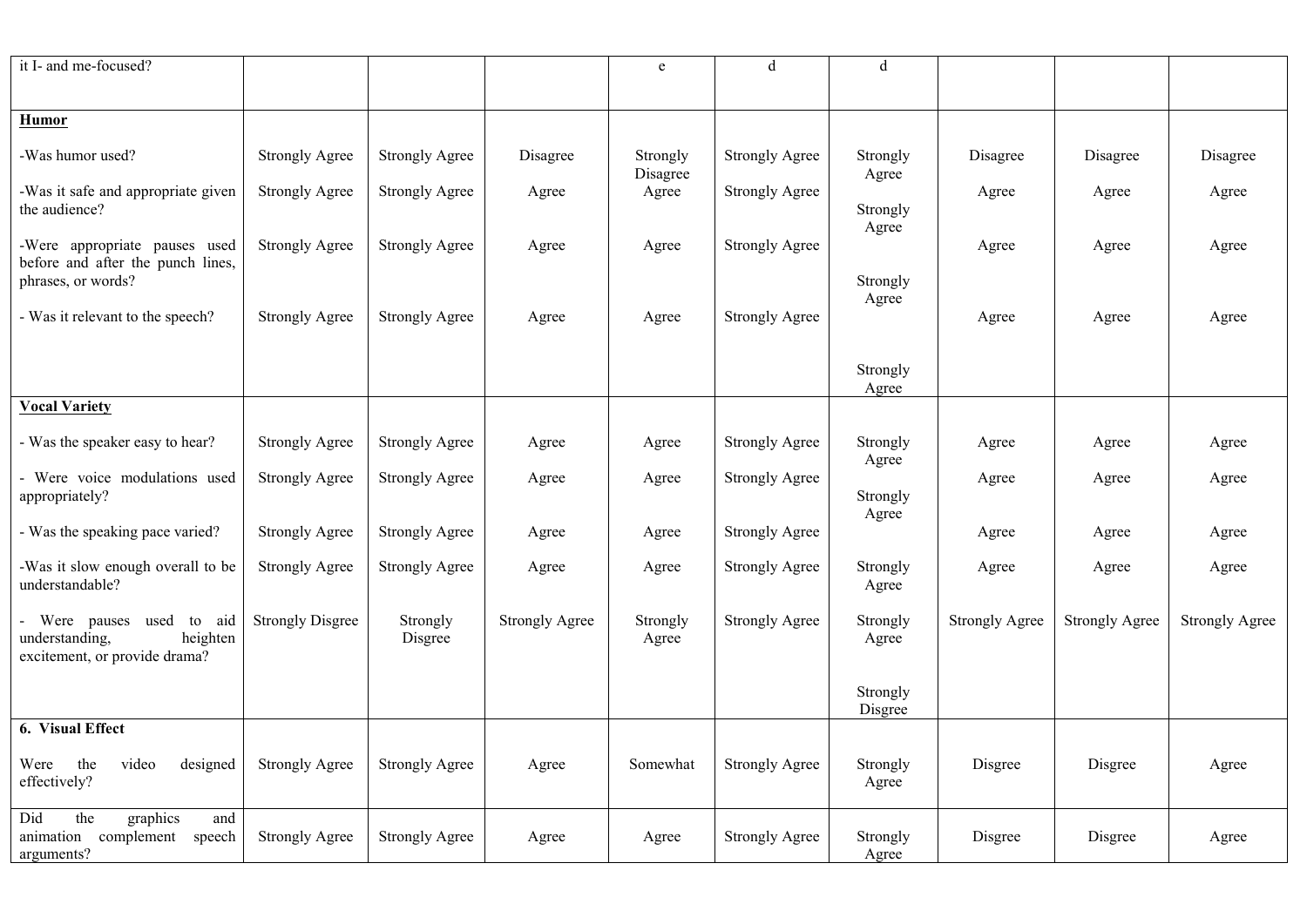| visual<br>Was<br>of<br>the<br>use<br>well<br>with<br>the<br>effects<br>timed<br>speaker's words? | <b>Strongly Agree</b> | <b>Strongly Agree</b> | Agree                 | Agree             | <b>Strongly Agree</b> | Strongly<br>Agree | Somewhat | Somewhat | Agree                 |
|--------------------------------------------------------------------------------------------------|-----------------------|-----------------------|-----------------------|-------------------|-----------------------|-------------------|----------|----------|-----------------------|
| Did they add energy to the video<br>or remove it?                                                | <b>Strongly Agree</b> | <b>Strongly Agree</b> | Agree                 | Somewhat          | <b>Strongly Agree</b> | Strongly<br>Agree | Somewhat | Somewhat | Agree                 |
| Were they simple and easy to<br>understand?                                                      | <b>Strongly Agree</b> | <b>Strongly Agree</b> | Agree                 | Agree             | <b>Strongly Agree</b> | Strongly<br>Agree | Agree    | Agree    | Agree                 |
| Were they easy to see? e.g. large<br>enough                                                      | <b>Strongly Agree</b> | <b>Strongly Agree</b> | <b>Strongly Agree</b> | Strongly<br>Agree | <b>Strongly Agree</b> | Strongly<br>Agree | Agree    | Agree    | <b>Strongly Agree</b> |
| <b>Overall Rating</b>                                                                            | $A++$                 | $A++$                 | A                     | $B++$             | $A++$                 | $A+$              | $B+$     | $B+$     | A                     |

s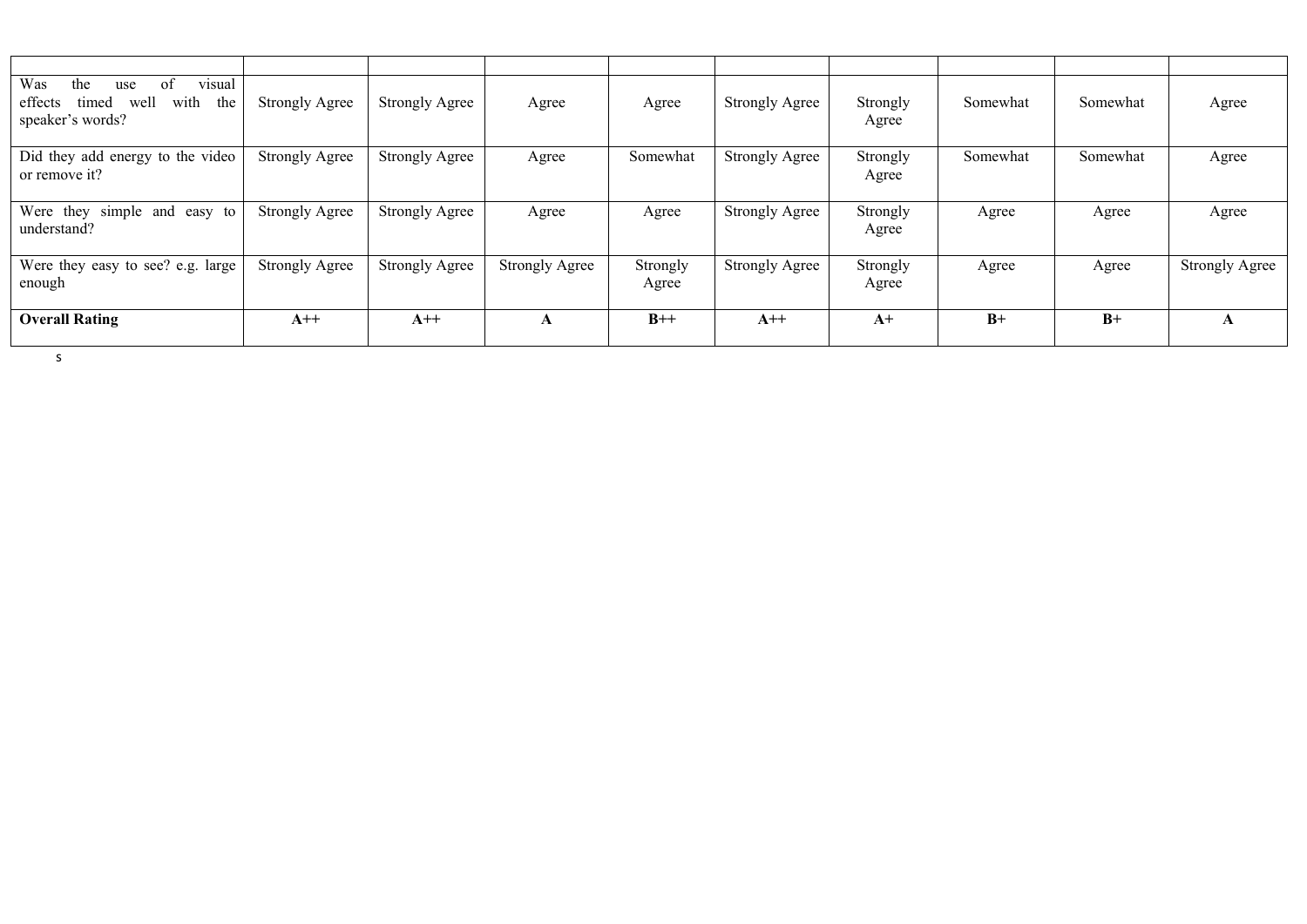## **Conclusion and Recommendations:**

In the end, I would like to conclude that based on my quantitative and qualitative analysis of all the youtube channels and videos closely. Hot Mess, Climate Adam, Shelibzlee, and Zontour are the best channels working on the issue of climate change and sustainability in terms of content, appeal, delivery skills, and techniques and visual effects. They have gained an edge in the qualitative analysis because of the following parameters:

### **1. Humour:**

Humor is a valuable and effective tool for communicating just about anything because humor breaks down barriers. Carefully disguised as fun, humor can smuggle new ideas into people's hearts. It is an essential component of learning for young and old alike! To teach, you must have your audience's attention. Humor allows us to approach threatening subjects in a non-threatening way. Additionally, it shows that when people laugh together, they not only enjoy themselves, but they are more receptive to new ideas.

### **2. Day to day examples:**

The best way to present the information to the audience is by relating it to a basic example of any day to day activity and then joining the dots and form a bigger picture out of that small example, that may mean nothing to people but, it will force them to realize how small actions by them can impact the environment. That is our main motive to influence those who have a basic understanding.

# **3. Explaining through graphics and animation:**

People tend to pay more attention to a moving picture than a still one. They can grasp more when something is explained by animation.The current educational use of animation suggests two main roles in learning. The first purpose of animation in academics is to fulfill a cognitive function. In this role, animations are intended to support peoples' cognitive processes that ultimately result in them understanding the subject matter. The best way to present your content is either by making it funny and humorous through 2-D motion graphics or by videotaping the real picture and making intense and triggering videos for an emotional appeal.

### **4. Sound Effects:**

Sound is important because it engages audiences: it helps deliver information, it increases the production value, it evokes emotional responses, it emphasizes what's on the screen and is used to indicate mood. Much of this sound would have to be added later to make it as effective and clear as it is in the video.

### **5. Real-life experiments:**

We tend to remember things that we have seen or practically performed. As people are becoming more aware of the science behind everything. Performing experiments